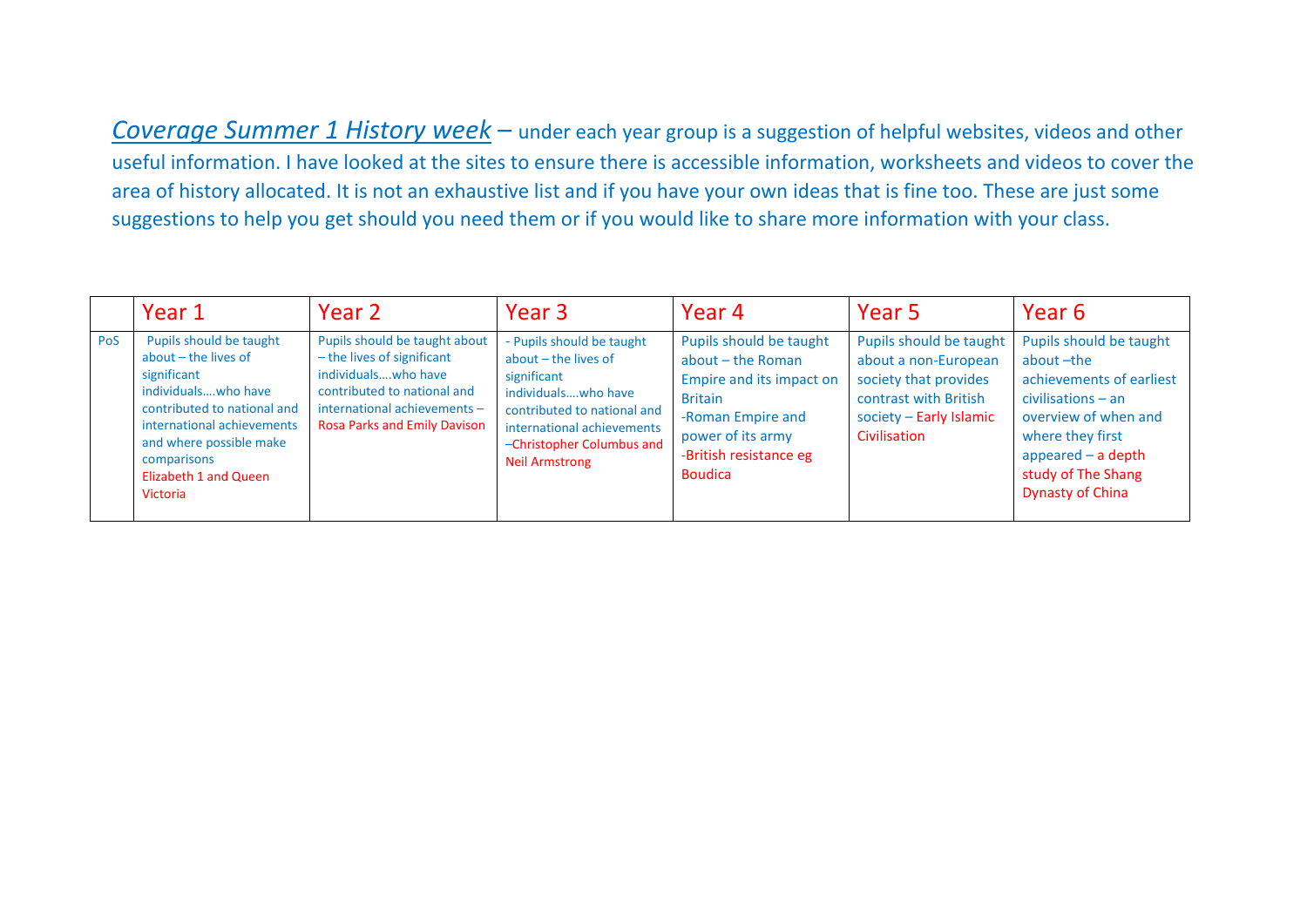| https://www.bbc.co.uk/bit    | https://www.bbc.co.uk/teach     | https://www.bbc.co.uk/bit   | https://www.bbc.co.uk/bit     | https://www.hamilton-       | https://www.theschoolrun.     |
|------------------------------|---------------------------------|-----------------------------|-------------------------------|-----------------------------|-------------------------------|
| esize/topics/zkrkscw/article | /class-clips-video/history-ks1- | esize/topics/zhpchbk/articl | esize/topics/zwmpfg8 -        | trust.org.uk/topics/upper   | com/homework-                 |
| s/zkh7bdm                    | ks2-rosa-parks/z7rtvk7 - great  | es/znchkmn-a good           | includes videos about life in | -key-stage-2-topics/early-  | help/shang-dynasty            |
|                              | starting point for Rosa Parks.  | starting point              | general and the Roman         | islamic-                    | from here you will find the   |
| https://www.twinkl.co.uk/r   |                                 |                             | army with additional videos   | civilisation/introduction-  | history of the Dynasty        |
| esource/t-t-87537-queen-     | https://www.hamilton-           | https://www.twinkl.co.uk/r  | to support learning           | early-islamic-civilisation/ | top 10 facts, a timeline,     |
| elizabeth-i-powerpoint-      | trust.org.uk/blog/learn-        | esource/t-h-023-the-story-  |                               |                             | suggestions for lessons and   |
| task-setter-and-activity-    | about-rosa-parks/               | of-christopher-columbus     | https://www.bbc.co.uk/bit     | https://www.twinkl.co.uk    | videos                        |
| pack lessons are ready to    |                                 |                             | esize/topics/zqtf34j/articles | /resource/t2-h-4333-        |                               |
| teach                        | https://www.twinkl.co.uk/res    | https://www.youtube.com/    | /z9j4kqt how the Romans       | early-islamic-civilisation- | https://www.twinkl.co.uk/r    |
|                              | ource/t2-t-702-ks2-rosa-        | watch?v=ThZj9TEMwgE         | conquered Britain             | timeline-activity           | esources/ks2-                 |
| https://www.twinkl.co.uk/r   | parks-powerpoint - questions    |                             |                               |                             | history/world-history-        |
| esource/t-t-17414-           | can be generated after going    | https://www.youtube.com/    | https://www.tes.com/teac      | https://www.twinkl.co.uk    | history-subjects-key-stage-   |
| elizabeth-i-significant-     | through the powerpoint.         | watch?v=MHlfzBNnhql         | hing-resource/the-roman-      | /resource/t2-h-4312-        | 2/ks2-history-the-shang-      |
| individual-fact-sheet - can  |                                 |                             | army-6205065                  | early-islamic-civilization- | dynasty - here there are      |
| be presented as an activity  | https://www.tes.com/teachin     | https://www.tes.com/teac    |                               | vocabulary-mat              | power points, posters and     |
|                              | g-resource/rosa-parks-          | hing-resource/christopher-  | https://www.tes.com/teac      |                             | lesson suggestions            |
| https://www.ducksters.co     | 6443006                         | columbus-story-11060787 -   | hing-resource/the-roman-      | https://school-             |                               |
| m/biography/women lead       |                                 | a really good power point   | empire-6205046                | learningzone.co.uk/key s    | https://www.tes.com/teac      |
| ers/queen elizabeth 1.php    | https://www.twinkl.co.uk/se     | and starting point on CC    |                               | tage two/ks2 history/wo     | hing-resource/shang-          |
|                              | arch?term=emily+davison         |                             | https://www.youtube.com/      | rld history/early islamic   | dynasty-teacher-s-guide-      |
| https://www.bbc.co.uk/bit    |                                 | https://history.org.uk/prim | watch?v=eC7ONgTJGKw           | civilisation/early islamic  | ks2-11063866                  |
| esize/topics/zkrkscw/article | https://www.youtube.com/w       | ary/resource/3747/story-    | video Boudica                 | civilisation.html           |                               |
| s/zfdkhbk                    | atch?v=OupS7ZfjE00 - a          | telling-and-discussion-ks1- |                               |                             | https://www.bbc.co.uk/tea     |
|                              | great starting point for Emily  | exemplar-columb             | https://www.youtube.com/      | https://www.youtube.co      | ch/class-clips-video/history- |
| https://www.twinkl.co.uk/r   | Davison                         |                             | watch?v=bh1bHPQhQ0U           | m/watch?v=IXrC3oDB80E       | ks2-introducing-the-shang-    |
| esource/t-t-8760-queen-      |                                 | https://www.bbc.co.uk/bit   | video the Romans part 1       |                             | dynasty/zv79wty a 4           |
| victoria-task-setter-        | https://www.tes.com/teachin     | esize/topics/zhpchbk/articl |                               | https://www.bbc.co.uk/bi    | minute video introduction     |
| powerpoint-and-activiy-      | g-resource/emily-wilding-       | es/z4w3mfr a good starting  | https://www.youtube.com/      | tesize/topics/z3tg4wx       |                               |
| pack                         | davison-primary-assembly-       | point for Neil Armstrong    | watch?v=RIng2thavq4           |                             | https://www.twinkl.co.uk/r    |
|                              | and-lesson-plan-11361848        |                             | video the Romans part 2       |                             | esource/t2-h-311-the-         |
| https://www.twinkl.co.uk/r   |                                 | https://www.twinkl.co.uk/s  |                               |                             | shang-dynasty-of-ancient-     |
| esource/t-t-17409-queen-     | https://www.teachitprimary.     | earch?term=neil+armstron    | http://www.primaryhome        |                             | china-timeline                |
| victoria-significant-        | co.uk/resources/y2/famous-      | g+fact+file                 | workhelp.co.uk/Romans.ht      |                             |                               |
| individual-fact-sheet        | people-from-the-past/emily-     |                             | ml                            |                             | https://www.twinkl.co.uk/h    |
|                              | davison-biography-and-          | https://www.twinkl.co.uk/s  |                               |                             | omework-help/history-         |
| cut and stick activity and   | comprehension-ks1/35064         | earch?term=neil+armstron    | https://www.youtube.com/      |                             | homework-help/the-shang-      |
| notebook                     |                                 | g+powerpoint                | watch?v=D-VmbxpEFAA           |                             | dynasty-facts-for-            |
|                              |                                 |                             |                               |                             | kids/shang-dynasty-           |
|                              |                                 |                             |                               |                             | activities                    |